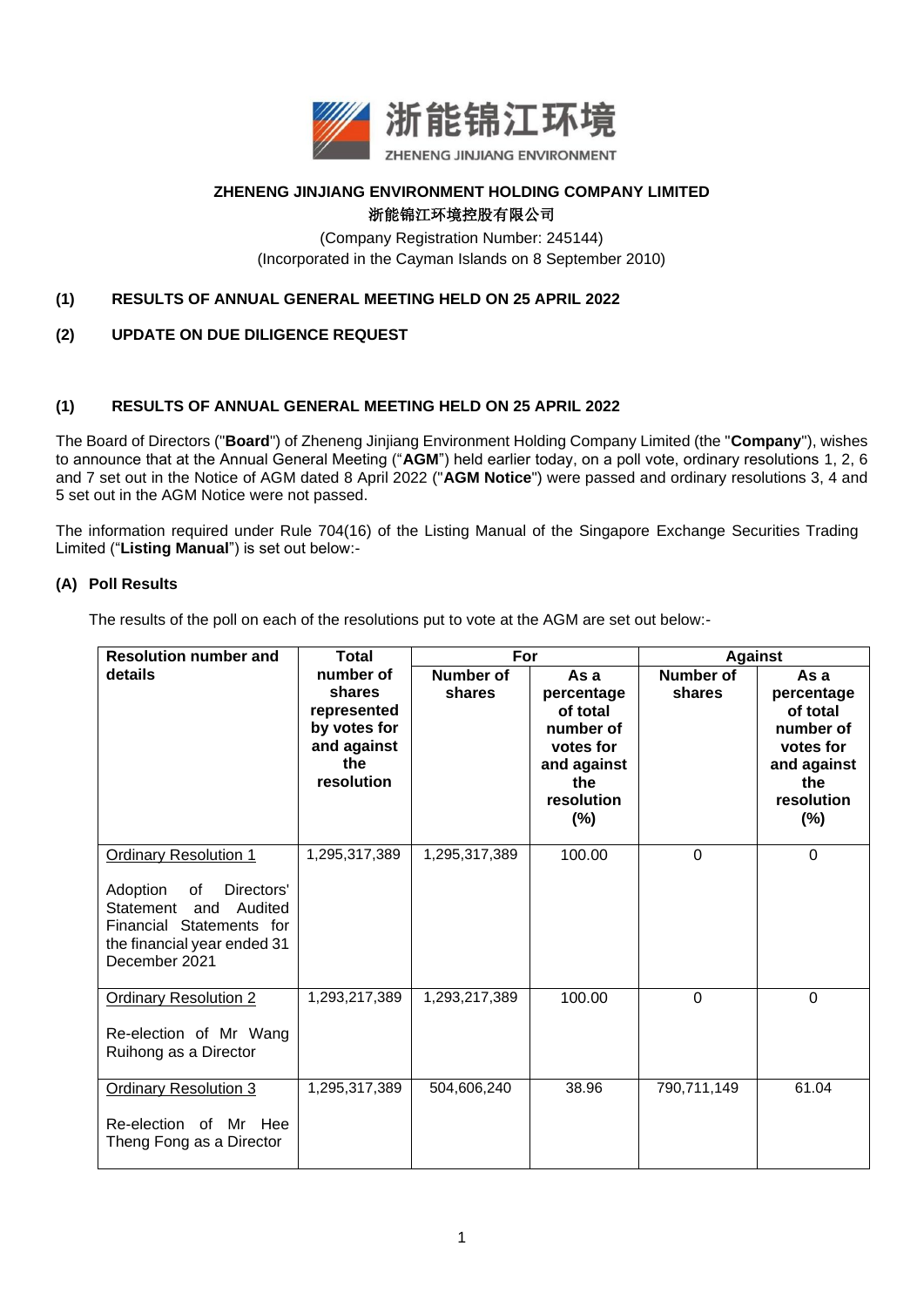| <b>Resolution number and</b>                                                                                                                                                          | <b>Total</b>                                                                           | For                        |                                                                                                     | <b>Against</b>             |                                                                                                     |
|---------------------------------------------------------------------------------------------------------------------------------------------------------------------------------------|----------------------------------------------------------------------------------------|----------------------------|-----------------------------------------------------------------------------------------------------|----------------------------|-----------------------------------------------------------------------------------------------------|
| details                                                                                                                                                                               | number of<br>shares<br>represented<br>by votes for<br>and against<br>the<br>resolution | <b>Number of</b><br>shares | As a<br>percentage<br>of total<br>number of<br>votes for<br>and against<br>the<br>resolution<br>(%) | <b>Number of</b><br>shares | As a<br>percentage<br>of total<br>number of<br>votes for<br>and against<br>the<br>resolution<br>(%) |
| <b>Ordinary Resolution 4</b><br>Re-election of Mr Tan<br>Huay Lim as a Director                                                                                                       | 1,295,317,389                                                                          | 504,389,240                | 38.94                                                                                               | 790,928,149                | 61.06                                                                                               |
| <b>Ordinary Resolution 5</b><br><b>Approval of Directors' Fees</b><br>for the Financial Year<br>Ended 31 December 2021                                                                | 1,295,317,389                                                                          | 509,746,240                | 39.35                                                                                               | 785,571,149                | 60.65                                                                                               |
| <b>Ordinary Resolution 6</b><br>Re-appointment of Messrs<br>PricewaterhouseCoopers<br>LLP as the Company's<br>auditors and to authorise<br>the Directors to fix their<br>remuneration | 1,114,696,815                                                                          | 886,183,115                | 79.50                                                                                               | 228,513,700                | 20.50                                                                                               |
| <b>Ordinary Resolution 7</b><br>Approval of the Proposed<br>Renewal of the General<br>Mandate for<br>Interested<br><b>Person Transactions</b>                                         | 492,756,814                                                                            | 492,756,814                | 100.00                                                                                              | $\mathbf 0$                | $\mathbf 0$                                                                                         |

### **(B) Re-election and Retirement of Directors**

Following the conclusion of the AGM, the Company wishes to announce that:

- (a) following his re-election as a Director of the Company at the AGM, Mr Wang Ruihong will remain as Executive Director and Deputy General Manager;
- (b) Mr Hee Theng Fong was not re-elected as a Director of the Company at the AGM and retired at the conclusion of the AGM. He ceased to be an Independent, Non-Executive Director, the Chairman of the Remuneration Committee and a member of the Audit and Risk Management Committee; and
- (c) Mr Tan Huay Lim was not re-elected as a Director of the Company at the AGM and retired at the conclusion of the AGM. He ceased to be an Independent, Non-Executive Director, the Chairman of the Audit and Risk Management Committee and a member of the Nominating Committee.

Upon the retirement of Mr Hee Theng Fong and Mr Tan Huay Lim, the Board will not be in compliance with the following provisions of the Listing Manual and the Code of Corporate Governance 2018 ("**Code**"):-

- (i) Provision 2.3 of the Code which requires non-executive directors to make up a majority of the Board;
- (ii) Provision 2.2 of the Code which requires Independent Directors to make up of a majority of the Board where the Chairman is not independent;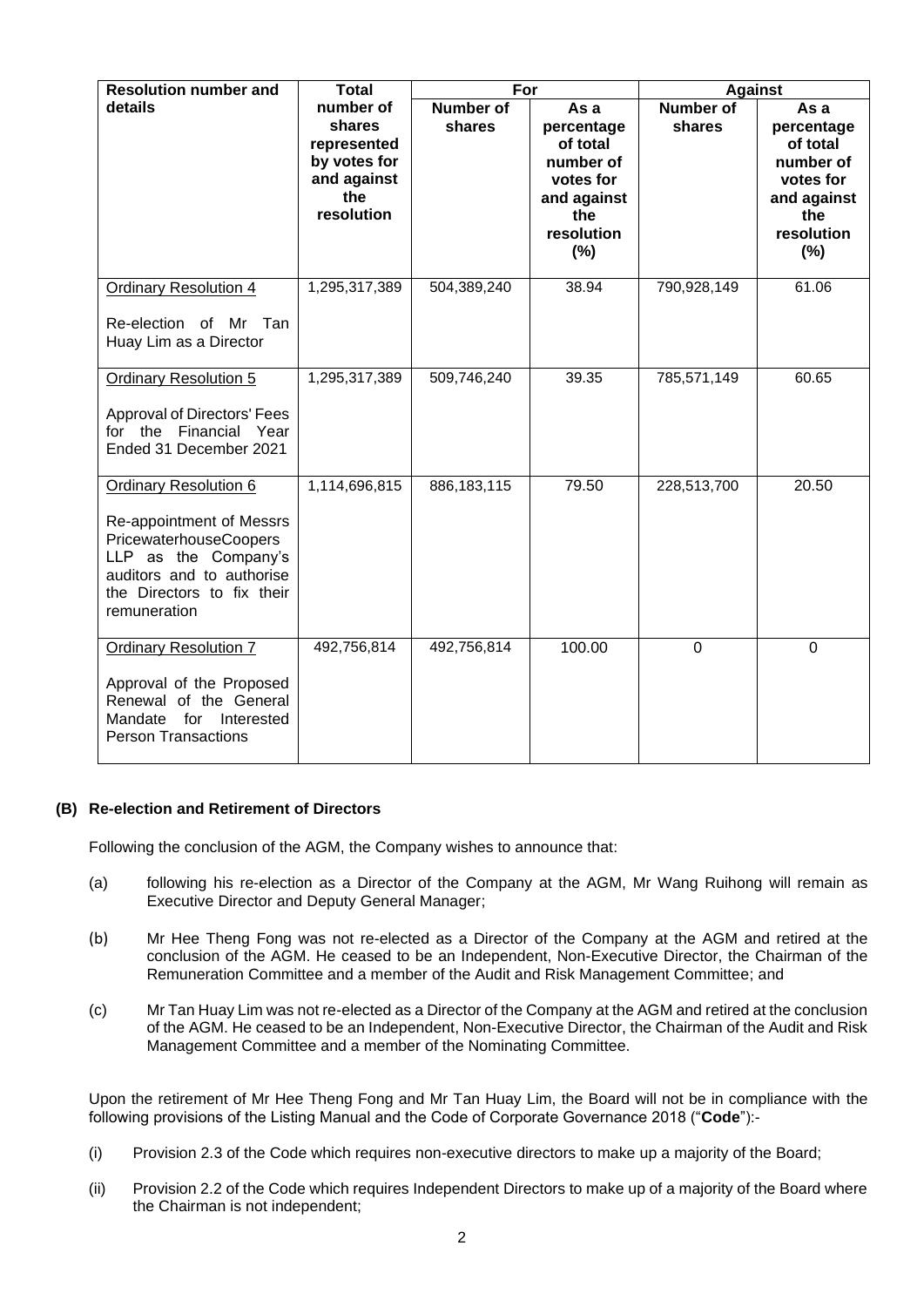- (iii) Rule 221 of the Listing Manual which requires a foreign issuer to have at least two (2) independent directors, resident in Singapore;
- (iv) Provision 10.2 of the Code which requires the Audit Committee to comprise at least three (3) directors, all of whom are non-executive and the majority of whom, including the Audit Committee Chairman, are independent, and at least two (2) members, including the Audit Committee Chairman, to have recent and relevant accounting or related financial management expertise or experience; and
- (v) Provision 6.2 of the Code which requires the Remuneration Committee to comprise at least three (3) directors, all of whom are non-executive directors and the majority of whom, including the Remuneration Committee Chairman, are independent.

The Board endeavours to comply with the above requirements as soon as possible and will make an announcement in due course on the re-constitution of the Board and the Board committees.

## **(C) Abstention from Voting**

Details of parties who had abstained from voting on any resolution(s) at the AGM, and their respective interests in the shares of the Company, are as follows:-

| <b>Resolution Number and Details</b>                                                             | <b>Name</b>                | <b>Direct Interest</b> | Deemed Interest <sup>(1)</sup> |
|--------------------------------------------------------------------------------------------------|----------------------------|------------------------|--------------------------------|
| <b>Ordinary Resolution 7</b>                                                                     | <b>Zhejiang Provincial</b> |                        | 430,000,000                    |
|                                                                                                  | Energy Group Co.,          |                        |                                |
| Approval of the Proposed Renewal of the<br>General Mandate for Interested Person<br>Transactions | Ltd                        |                        |                                |
|                                                                                                  | Win Charm Limited          |                        | 328,365,000                    |
|                                                                                                  | Jinjiang Green             |                        | 44,195,575                     |
|                                                                                                  | <b>Energy Limited</b>      |                        |                                |

#### **Note:**

(1) Deemed interests refer to interests determined pursuant to Section 4 of the Securities and Futures Act 2001 of Singapore.

### **(D) Scrutineer**

DrewCorp Services Pte Ltd was appointed as the scrutineer for the poll conducted at the AGM.

### **(2) UPDATE ON DUE DILIGENCE REQUEST**

The Board wishes to further announce that at the AGM held earlier today, the Chairman of the Board, Mr Wei Dongliang ("**Mr Wei**"), had taken the opportunity to address some queries received from shareholders which pertain to the Company's announcement made on 8 December 2021, where it was disclosed that the Company had received a request from certain shareholders of the Company to facilitate due diligence by a potential acquiror of such shareholders' shares in the Company (the "**Due Diligence Request**") and that the Board was evaluating the viability and feasibility of the Due Diligence Request and would keep shareholders informed of further material developments.

Mr Wei had provided the following updates at the AGM:

- (a) the Board has yet to agree to the Due Diligence Request because the relevant shareholders and potential acquiror have not satisfied the Board that the Company's interests will not be compromised in doing so, which is a basic and reasonable requirement of the Board. The Board will provide further updates if there are any material developments;
- (b) when the Board receives any due diligence request, the Board would always deliberate from the perspective of whether it is in the best interests of the Company to accede to such request; and